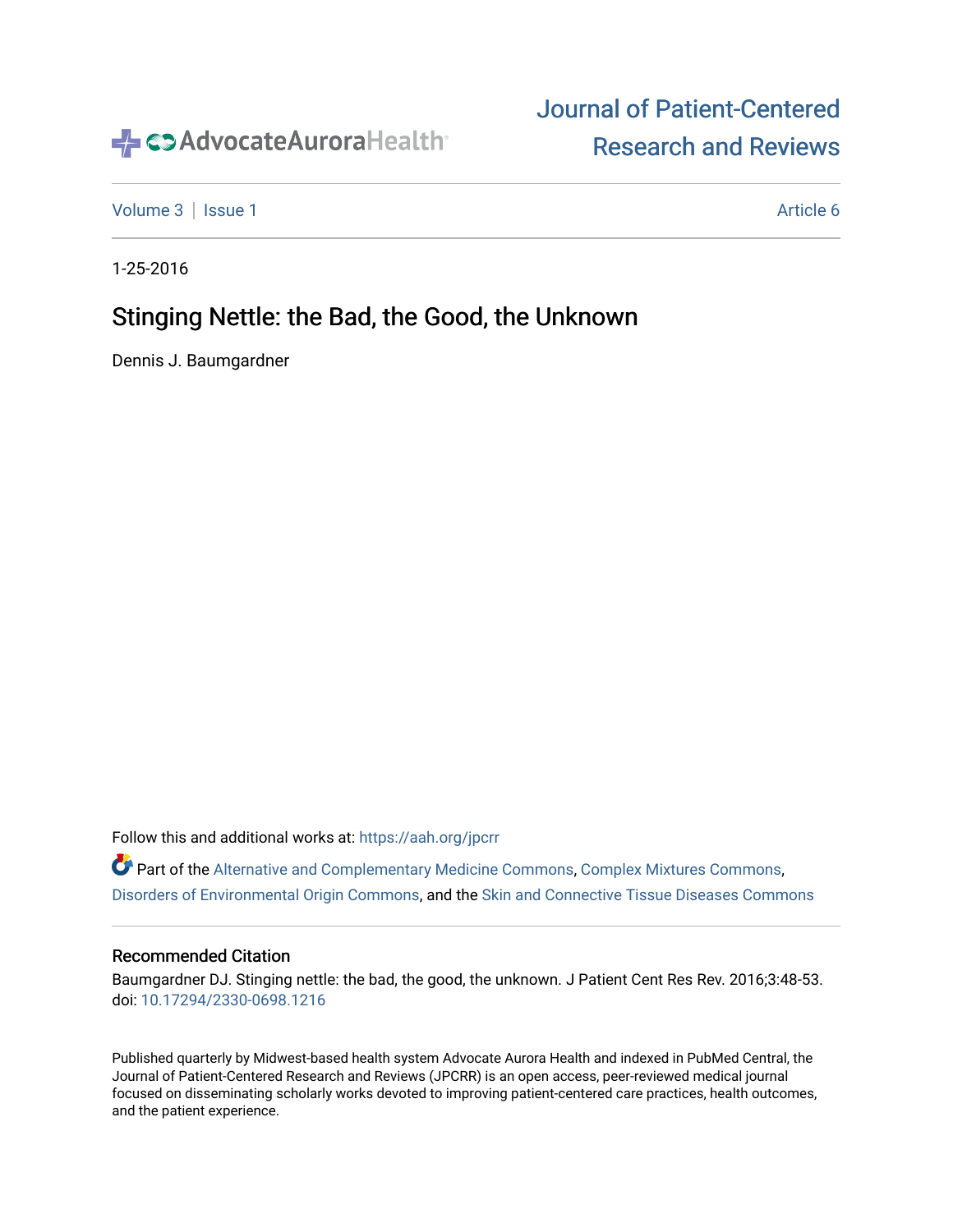# **Stinging Nettle: the Bad, the Good, the Unknown**

#### Dennis J. Baumgardner, MD

*Department of Family Medicine, Aurora University of Wisconsin Medical Group, Aurora Health Care, Milwaukee, WI; Center for Urban Population Health, Milwaukee, WI*

**Abstract** Stinging nettle (*Urtica dioica*) is native to most of the United States. It has a characteristic description and distribution in the environment. Physical contact with numerous tiny needlelike hairs present on leaves and stems of this plant may result in a contact urticarial dermatitis due to chemical and mechanical irritation triggered by skin penetration of the hairs. The manifestations are self-limited in humans and may be treated by washing the skin, topical preparations and oral antihistamines. Explanation of the natural history of these encounters to the patient is helpful in reducing the sometimes significant anxiety. Preparations and extracts of stinging nettle have been proposed for treatment of a variety of inflammatory and other disorders including osteoarthritis, benign prostatic hypertrophy, allergic rhinitis and asthma, bleeding problems and diabetes. While in vitro studies have shown that stinging nettle possesses a number of potentially beneficial anti-inflammatory and modulating properties, beneficial effects have often not been confirmed by well-designed clinical trials. Further study, perhaps with novel types of extracts, are needed to determine the clinical utility of this plant in human inflammatory-related conditions and diabetes mellitus. (*J Patient-Centered Res Rev.* 2016;3:48-53.)

**Keywords** *Urtica dioica*; urticaria; plants, toxic; plant extracts; trichomes; nettles; anti-inflammatory

Stinging nettle (*Urtica dioica*), or simply "nettle," is one example of a large number of plants (and related chemicals) that have both potentially beneficial and harmful effects on human health.<sup>1</sup> This common perennial weed is found in most portions of the continental United States, especially the eastern half. It is abundant in Wisconsin, where it prefers rich, moist soils, particularly along waterways and in bottomlands, neglected yards, waste dumps, upland forest edges, fencerows, and railroad and highway right-of-ways.<sup>2,3</sup> Stands are typified by large, dense colonies, which may enlarge yearly via new shoots from underground rhizomes. It is sometimes cultivated.

The plants grow up to 4 to 6 feet high with fibrous, unbranched stems. Green, slender, heart- or elm-shaped, serrated, rough-textured leaves, 2 to 3 inches long, grow at regular intervals along each stem (Figure 1A). Clusters of thin, "non-showy" yellow-green flowers in which the leaves attach to the stem appear in warm-weather

months (Figure 1B). $2,3$  Leaves and stems are covered with copious minute stinging hairs called trichomes (Figure 2A) to ward off plant predators. Many of these hollow hairs "resemble a hypodermic needle,<sup>3</sup>" with a sharp-pointed, bulbous tip that bends to penetrate the skin when touched (Figure 2B). Inflammatory chemicals are injected into the skin from a gland at the base of the



*Figure 1.**Photographs of stinging nettle (Urtica dioica). A: Nonflowering young plant. (Photograph courtesy of Bill Schultz.) B: Mature flowering plant.*

Correspondence: Dennis J. Baumgardner, MD, Aurora Sinai Medical Center, 1020 N. 12th Street, #4180, Milwaukee, WI, 53233, T: 414-219-5191, F: 414-219-3116, Email: dennis.baumgardner@aurora.org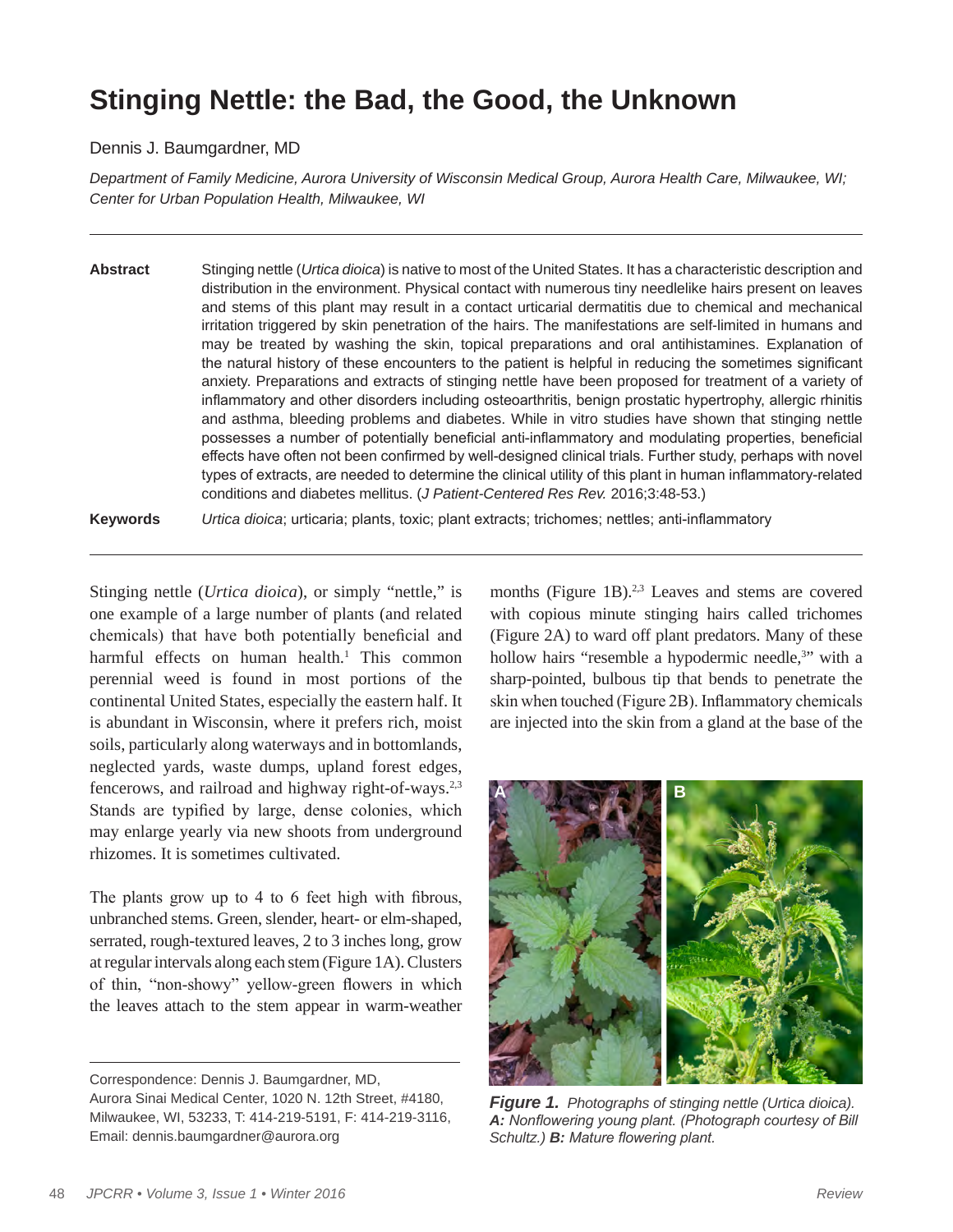hairs through the broken bulb at the tip. $2-5$  This action results in a contact urticarial dermatitis in many persons.

Stinging nettle plants are to be distinguished from the ubiquitous goldenrod (associated with hay fever in many persons). The latter also grow in large clusters, but have more slender, generally lance-shaped leaves and terminal, generally upright flowers of showy yellow that bloom in late summer and fall (Figure 3). Goldenrods lack stinging hairs and are not a contact hazard.

This brief review discusses the local skin reaction to stinging nettle exposure and what is currently known about the potential or purported benefits of stinging nettle and its extracts on human health regarding osteoarthritis, allergic rhinitis, benign prostatic hypertrophy (BPH), diabetes and other disorders.



*Figure 2.**Close-up photographs of stinging nettle (Urtica dioica). A: Note the abundant, tiny stinging hairs on the leaves and stems. B: Trichome of stinging nettle.*

#### **Illustrative Case**

A generally healthy 54-year-old man was brought to the infirmary of a summer Boy Scout camp located in northern Wisconsin with concerns regarding a burning, stinging red rash on both arms and a swollen right hand. The man was fearful about the rapid onset of the symptoms and the potential for further damage to his upper extremities. He denied any known hazardous exposures or any recent new medications, lotions, clothing or change in his hygiene or skin care routines. His accompanying companions, however, indicated that his bare arms had come in contact with stinging nettle plants during attempts to remove some debris around the camp. His only regular medication was lisinopril for mild hypertension. He had no known allergies, nor had he ever experienced anything like the present disorder.

Physical examination revealed an alert, oriented obese male who was quite anxious. He was diaphoretic and mildly tachycardic. Both arms and his right (dominant) hand revealed a mild, patchy, erythematous urticarial rash. There was mild generalized soft tissue swelling in his right hand. The remainder of his physical examination was unremarkable. The patient was treated with the available antihistamine, diphenhydramine, following a diagnosis of contact urticarial dermatitis due to stinging nettle. He was reassured regarding the natural history of this exposure and the excellent prognosis. His anxiety was significantly relieved with the explanation. An inquiry the following morning indicated that his symptoms were essentially resolved and he was doing well.

#### **Stinging Nettle Dermatitis**

Physical contact with stinging nettle often results in a nonimmunologic-induced contact urticarial or irritant dermatitis. There is an immediate burning, stinging, pruritic sensation in the exposed area, followed within minutes by a blanching urticarial rash (Figure 4).<sup>2,5</sup> The sensitivity of humans to stinging nettle contact appears to be variable,<sup>4</sup> and many do not seek medical attention because of the short-lived duration of the symptoms (minutes to hours).5 Some individuals experience symptoms for greater than 12 hours.<sup>6</sup> All ages appear to be affected. There has been a report of a Turkish neonate with generalized urticaria associated with maternal application of water boiled with stinging nettle to her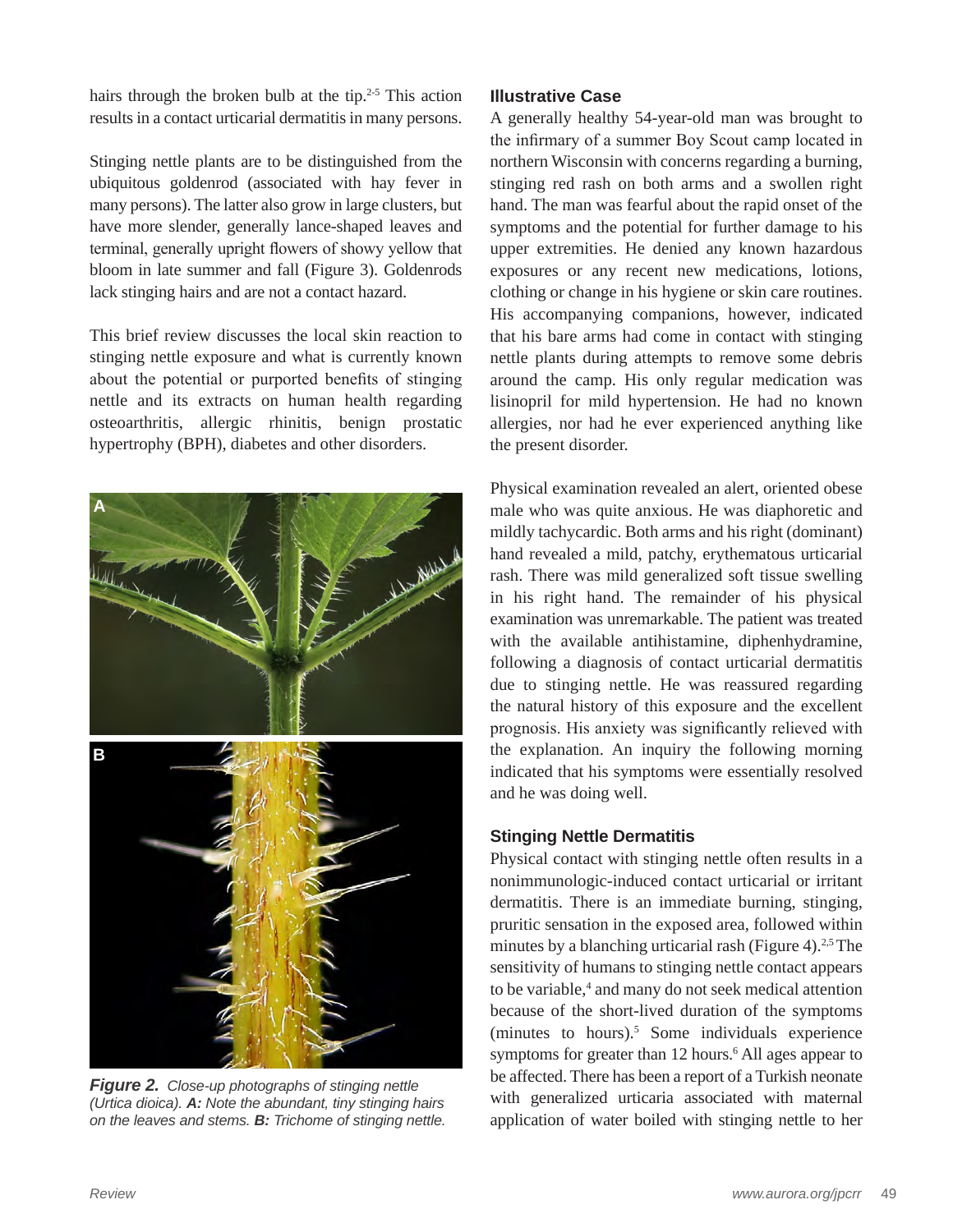

*Figure 3.**Goldenrod (Solidago Canadensis, one of many Solidago species) is to be differentiated from stinging nettle. This plant is associated with hay fever, but the fine hairs at the top of stems do not sting.*

nipples (apparently not on the advice of any health professional). Specific immunoglobulin E levels for stinging nettle were high in the infant and the mother.<sup>7</sup>

The mechanism of action of toxicity following the penetration of human skin and injection of liquid from the base glands of the nettle hairs as described earlier may be both biochemical and mechanical. Based on animal experiments, some of the trichomes may remain in the skin after contact and cause direct mechanical irritation.2 The biochemical indicators of inflammation injected by the nettle hairs appear to include histamine, serotonin, acetylcholine and leukotrienes  $B_4$  and  $C_4$ ;<sup>5</sup> however, it has been suggested that there may be additional (yet unknown) substances in nettle fluid directly toxic to nerves or capable of secondary release of other mediators.<sup>6</sup> In humans, the urticarial manifestations are self-limited and non–



*Figure 4.**Example of stinging nettle dermatitis.*

life-threatening. However, short-haired dogs may be poisoned while walking the patches of stinging nettle due to the very significant load of penetrated hair spicules. Symptoms may include weakness, muscle tremors and dyspnea.<sup>4</sup>

There is no standardized treatment for persons with stinging nettle contact dermatitis.<sup>5</sup> Anecdotally, washing the involved area thoroughly with water as soon as possible, avoiding rubbing the area or exposing to heat, and using oral antihistamines seem to hasten relief. One may attempt to remove nettle hairs from the skin by lightly applying a very sticky tape, such as duct tape, and quickly removing it.<sup>8</sup> Topical agents that may be of some relief include cool compresses, aloe vera or a paste made of water and baking soda.

## **Potential Beneficial Uses of** *Urtica dioica* **and Extracts**

*History:* Beneficial uses for stinging nettle date to ancient times. Before its medicinal use, extracts of the plant were used for fabric weaving as early as the Bronze Age. Nettle fibers were used to make paper.<sup>9</sup> Similarly, this plant has long been consumed as food. Leaves, especially young ones, may be cooked (never eaten raw to avoid irritation) and eaten as a fresh leaf, a soup additive or in tea, beer and wine. Nettle is a source of iron and other minerals, vitamin C, carotenoids and essential amino and fatty acids.<sup>10</sup> Individuals wishing to handle nettle plants for cooking must take care to avoid direct skin contact by wearing gloves and long sleeves.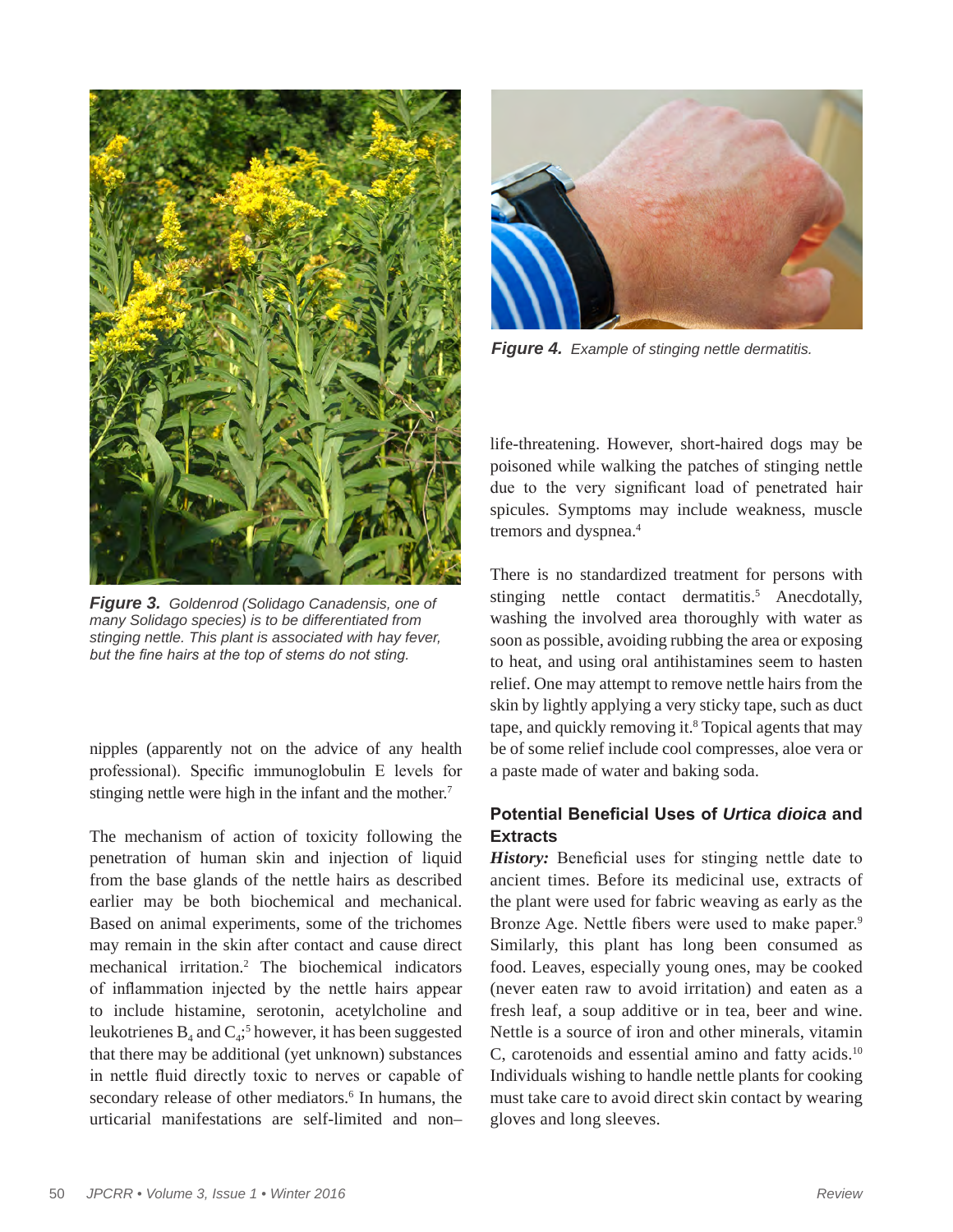Systemic and topical medicinal uses of nettle have been described for 2,000 years and include treatments for bites, wounds and poisonings. It was smoked to treat asthma, and teas or juices were prepared for pregnancy complications and to augment breast milk production and hair growth.<sup>9</sup>

The online database *Natural Medicines* lists stinging nettle preparations as "possibly effective" for osteoarthritis, but "insufficient reliable evidence to rate" nettle for other possible uses.<sup>9</sup>

*Osteoarthritis:* A recent Cochrane review of the effects of various topical herbal remedies on osteoarthritis was unable to conclude that topical stinging nettle improved symptoms based on low-quality single trials.<sup>11</sup> Three of the most often-cited references include small numbers of patients. One retrospective interview study of 18 self-selected patients suggested improvement in joint or muscular pain by use of nettle, mostly by rubbing, beating or touching (apparently) fresh nettle leaves to the affected area (i.e. counterirritation).<sup>12</sup> The only significant side effect was transient urticarial rash. Two underpowered randomized trials of thumb pain,<sup>13</sup> and knee pain, $^{14}$  respectively, with only 1-week follow-up were reported. The latter study showed no significant improvement, although the side effect of stinging was considered "acceptable."14 An earlier review on this subject noted some promising in vivo and in vitro effects of stinging nettle extracts in inflammatory conditions, but noted the need for more research to determine their clinical utility.15 For example, research into its potential use in patients with rheumatoid arthritis demonstrated that stinging nettle extracts inhibit transcription factor NF-κB, which, in turn, decreases the inducible expression of genes involved in the production of cytokines and other inflammatory factors.16 Recent in vitro experiments have suggested that perhaps lipophilic extracts of stinging nettle, given increased anti-inflammatory potency and less cytotoxicity, may be more effective anti-inflammatory agents than aqueous or alcohol extractions.17

*Benign Prostatic Hypertrophy:* Although earlier reviews suggested stinging nettle extracts may be useful in the treatment of mild to moderate symptoms of BPH,<sup>18-20</sup> more recent reviews have noted the contradictory outcomes of individual studies and the fact that other studies suggesting efficacy were done with combination products that included stinging nettle but also several other potentially active ingredients.9,21,22 Toxicities in the studies have generally been mild. However, there does appear to be a possible basis for the potential use of these agents in BPH as basic studies have demonstrated antiinflammatory (via reduction of tumor necrosis factor-α and other inflammatory cytokines) and antiproliferative effects as well as other beneficial inhibitory actions.<sup>22</sup>

Three compelling randomized trials have been reported. Lopatkin and colleagues performed a randomized, double-blind, placebo-controlled trial of 253 evaluable male patients with lower urinary tract symptoms who were given 160 mg of sabal fruit extract and 120 mg of urtica root extract, in combination. There were significant improvements in symptoms based on the International Prostate Symptom Score (IPSS) in the active group, compared to placebo, at 24 weeks. The control group of patients responded to active treatment following the blinded portion of the study. Side effects did not differ between the active and placebo groups.<sup>23</sup> Schneider et al. also found significant improvements in irritative symptoms based on IPSS in 246 patients during a randomized, double-blind, placebo-controlled multicenter study that administered 459 mg dry extract of stinging nettle roots. Side effects and urinary infections over 1 year were fewer in the active ingredient group.24 In another double-blind, placebocontrolled study, Safarinejad found improvements in IPSS and maximum urinary flow rates at 6 months, compared to placebo, in 558 randomized patients. No side effects were reportedly observed in either group.<sup>25</sup>

*Allergic Rhinitis and Asthma:* In vitro studies have demonstrated a number of effects that would explain a potential role for stinging nettle extracts in the treatment of allergic rhinitis or asthma. The activities include H1-receptor inactivation and inhibition (which blocks histamine production and release); tryptase inhibition (which blocks the mast cell degranulation and subsequent cytokine/chemokine release that cause allergy symptoms); COX-1 and COX-2 inhibition (which blocks prostaglandin formation); hematopoietic prostaglandin D2 synthase (HPGDS) inhibition (which blocks prostaglandin D2 production, a primary mediator of allergic rhinitis); and others.26 Studies regarding efficacy are few, and the most widely cited study, a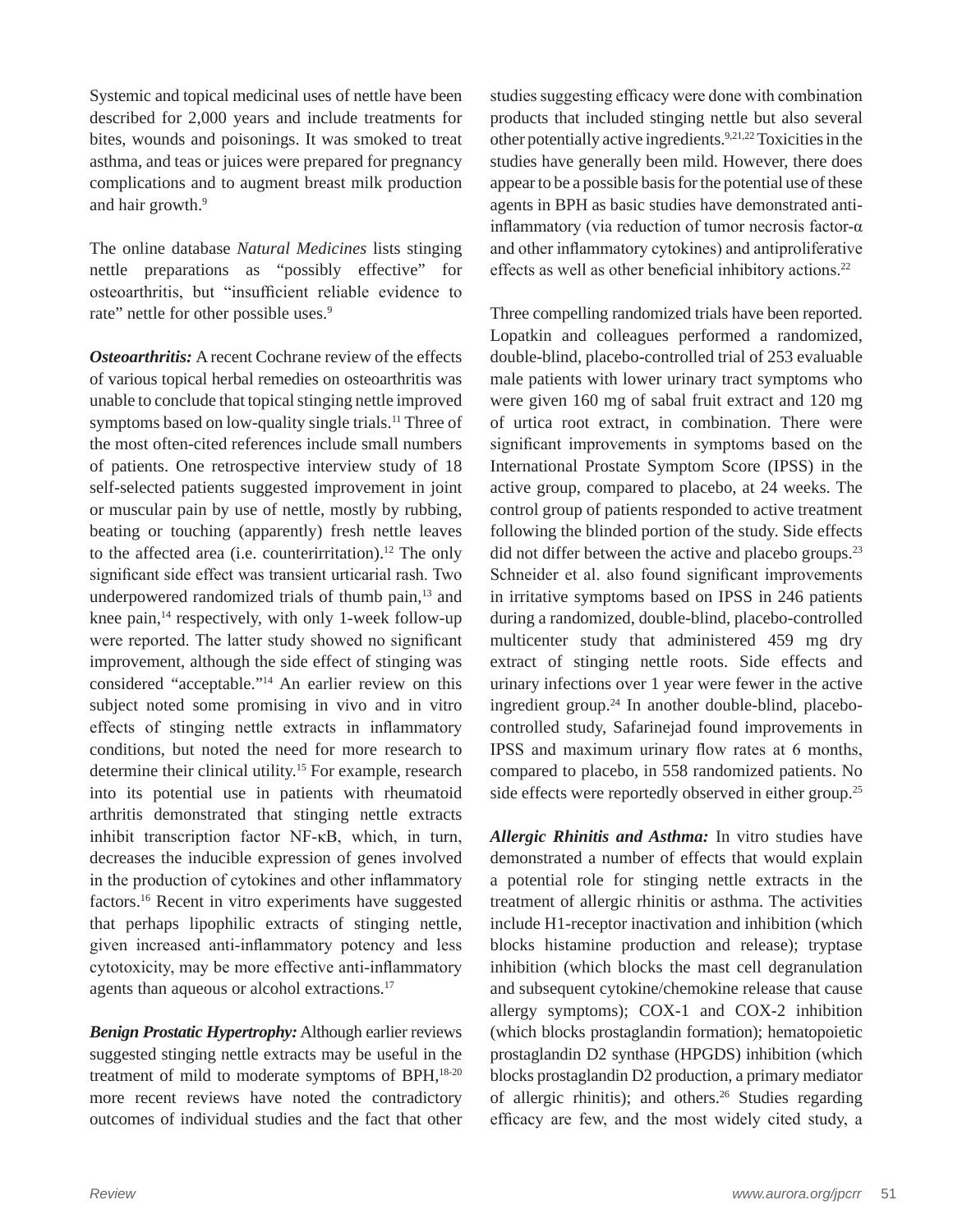late 1980s randomized controlled trial, revealed only modest improvement in subjective measures of the 69 subjects who completed the trial. Specifically, 57% of patients rated nettles as effective in relieving allergies, and 48% said nettles were more effective than allergy medications they had used previously.27 Concern that stinging nettle plants, which produce pollen, are related to the allergy-inducing plant *Parietaria judaica* (called spreading pellitory or pellitory-of-the-wall and commonly nicknamed sticky-weed), a species of herbaceous perennial plant in the family Urticaceae that may actually induce allergic rhinitis, may not be founded given the lack of cross-reactivity between protein pollens of representatives of these two species.28 Experts have expressed concern for the use of stinging nettle extracts for allergic rhinitis given their potential for side effects and the availability of generally safe antihistamines.29 However, except for obvious potential adverse dermatologic effects of topical application, reported side effects of *Urtica dioica* products have been generally mild in most types of trials.<sup>9</sup>

*Bleeding:* Very preliminary studies regarding the use of stinging nettle extract, or combinations of products containing nettle extract, to inhibit bleeding or improve platelet function have yielded conflicting data thus far.8,30

*Diabetes:* Two recent randomized controlled trials have examined the effects of stinging nettle on subjects with type 2 diabetes mellitus. In one, 100 mg/kg daily of nettle extract did not improve insulin sensitivity but did favorably reduce inflammatory biomarkers.<sup>31</sup> In the second study, insulin-requiring subjects took a 500 mg capsule of nettle leaf extract every 8 hours for 3 months. This treatment significantly lowered fasting blood glucose, hemoglobin A1c values and 2-hour postprandial glucose.32 Nettle leaves reportedly demonstrate insulin secretagogue, PPARγ agonistic and α-glucosidase inhibitory effects.27 A four-ingredient BPH herbal remedy containing an *Urtica dioica* extract was associated with hypoglycemia in an elderly diabetic patient.<sup>33</sup>

#### **Conclusions**

Exposure of skin to stinging nettle may result in a rapidly progressing urticarial contact dermatitis. As observed by the author, the degree of anxiety expressed by two individuals with stinging nettle dermatitis, including the one described herein, was significant. This may be an underappreciated symptom of this entity. Such anxiety

is perhaps due to the rapid onset and dramatic sensory manifestations following exposure. Knowledge of the physical description of this plant and manifestations of physical contact with it may alleviate the anxiety of exposed patients and facilitate appropriate treatment and preventive measures.

Studies on preparations and extracts of stinging nettle for treatment of a variety of inflammatory and other disorders such as osteoarthritis, benign prostatic hypertrophy, allergic rhinitis and asthma, bleeding problems and diabetes have generally reported mixed findings. However, the use of lipophilic extracts of this plant for inflammatory conditions and its use in diabetic patients may merit further investigation. Although quality clinical trials are needed, they are costly and may not be pursued due to the inability to patent natural products. In addition, because natural plant chemical (phytochemical) constituents work synergistically, extracting isolated constituents in studies may alter purported outcomes, adding complexity to effective clinical trial design.

### **Patient-Friendly Recap**

- Stinging nettle is a common wildflower that, after coming into contact with skin, can cause a rash.
- This dermatitis typically resolves on its own within 24 hours, though symptoms may be relieved sooner using cool compresses, lotions or over-the-counter allergy medicine.
- Cooked nettle has nutritional value.
- Extracts of this plant may improve inflammatory disorders such as osteoarthritis and other conditions such as diabetes, but potential benefits need to be proven in quality clinical trials.

### **Conflicts of Interest**

None.

#### **References**

- 1. Chandra Sekhar J, Sandhya S, Vinod KR, Banji DK, Sudhakar K, Chaitanya RSNAKK. Plant toxins-useful and harmful effects. *Hygeia J D Med.* 2012;44:79-90.
- 2. Cummings AJ, Olsen M. Mechanism of action of stinging nettles. *Wilderness Environ Med.* 2011;22:136-9. CrossRef